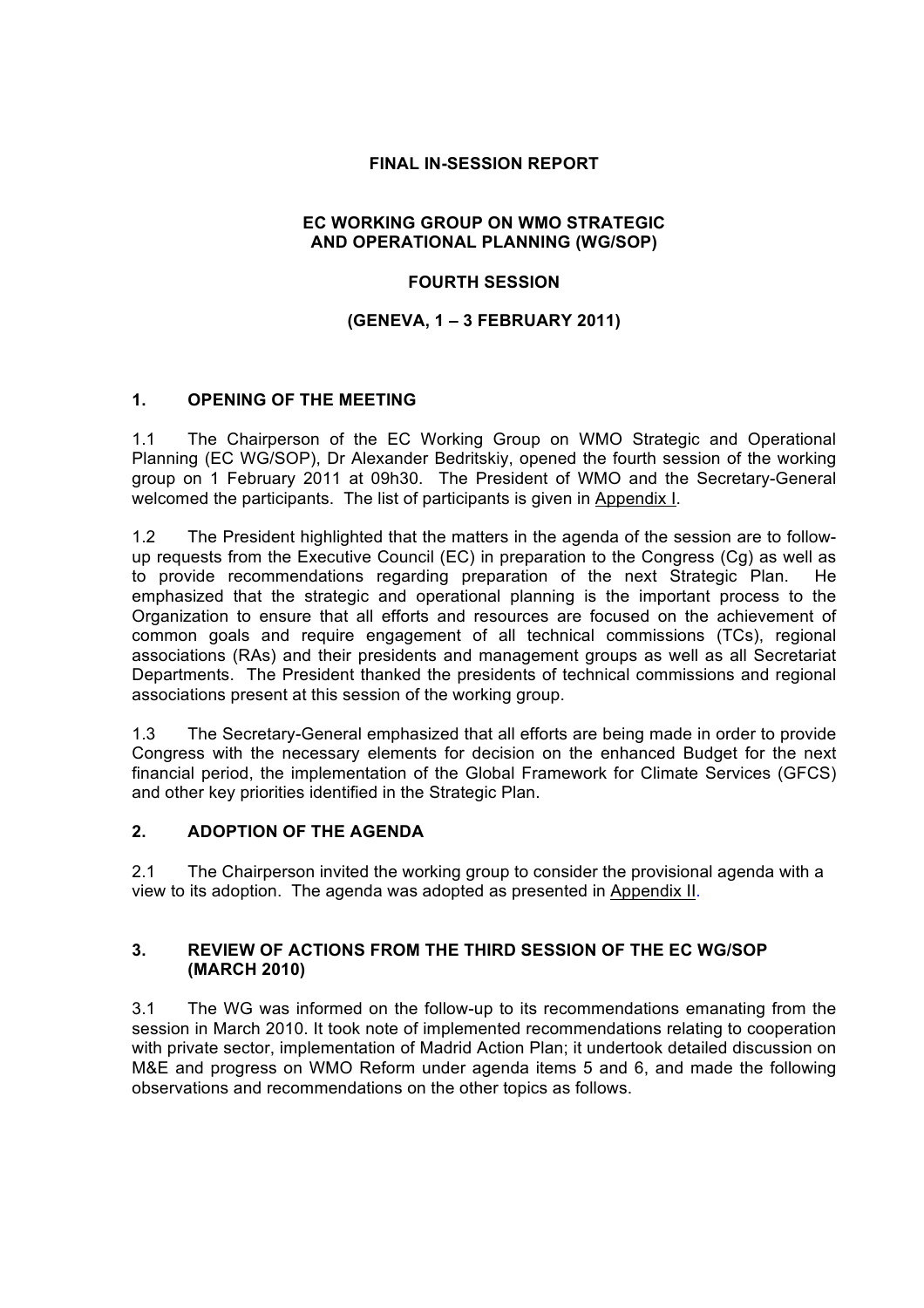3.2 The WG noted that all principal planning and budget documents were timely posted on the website for consideration by the Congress:

- the revised (edited) Strategic Plan 2012-2015 (editorial changes were not applied to the formulation of ERs);
- the WMO Operating Plan 2012-2015 (translating ERs through KO with associated KPIs to activities to be undertaken by all constituent bodies and Secretariat and resourced through the regular budget);
- Budget proposal for Sixteenth Financial Period 2012 2015 (document provides detailed distribution of regular resources for core functions and activities, broken down the ER/KO level with associated deliverables indexed against activities in OP for easy cross-reference); and
- Compendium of project initiatives to be funded from voluntary resources in support of priority areas (attempting to facilitate more predictable, consistent and enhanced voluntary contributions from Member governments, institutional partners and funding agencies).

3.3 The WG was informed that introduction parts of both Budget and Compendium documents attempts to provide answers to FAQs derived from consultations held by the Secretariat with Members on the occasion of recent meetings, Bureau and Missions in Geneva.

3.4 The WG acknowledged notable improvement and generally good quality of these documents. It observed that the four planning and budget documents were rather dense and recommended to prepare guide/explanatory material and/or organize briefing(s) for Members guiding them through these documents. Explanation of purpose and roles of various elements in the planning documents should be also provided (see paragraph 4.1.2 (b)).Thematic information side-meetings for each priority area during Congress were welcomed. Some inconsistency was observed to be fixed when possible:

- KOs should be checked across OP, Budget and Compendium (e.g. fix KOs 7.3, 3.5-3.8, overlap of KOs 3.5 and 4.3);
- KPIs should be further worked out to be specific, measurable, achievable realistic and time-bound (SMART); and
- Baselines should be established (build on pilot M&E in 2010-2011 and through evaluation questionnaire – reference to discussion on M&E under item 5).

3.5 Questions asked by the members of the WG regarding the new innovative approach to voluntary funding indicated that more clarity and explanations is required regarding the concept of pledging/committing voluntary resources. The WG recommended sending circular letter to Members prior to the Congress to call their attention and explain the concept. Questions raised:

- How and when funding could be provided? Will trust funds be organized? What is flexibility for pledging/actual funding over the 4-year period (respect national financial planning cycles)?
- How projects would be managed and at what support cost?
- Will full projects proposals be developed and at what stage?
- How additional priority projects could be added, e.g. those emerging from the Congress?
- How existing targeted funds will be handled?
- What is degree of optimism for raising level of voluntary funding? Expectations from Adaptation Fund / Green Fund? Expectations from cooperation with partners?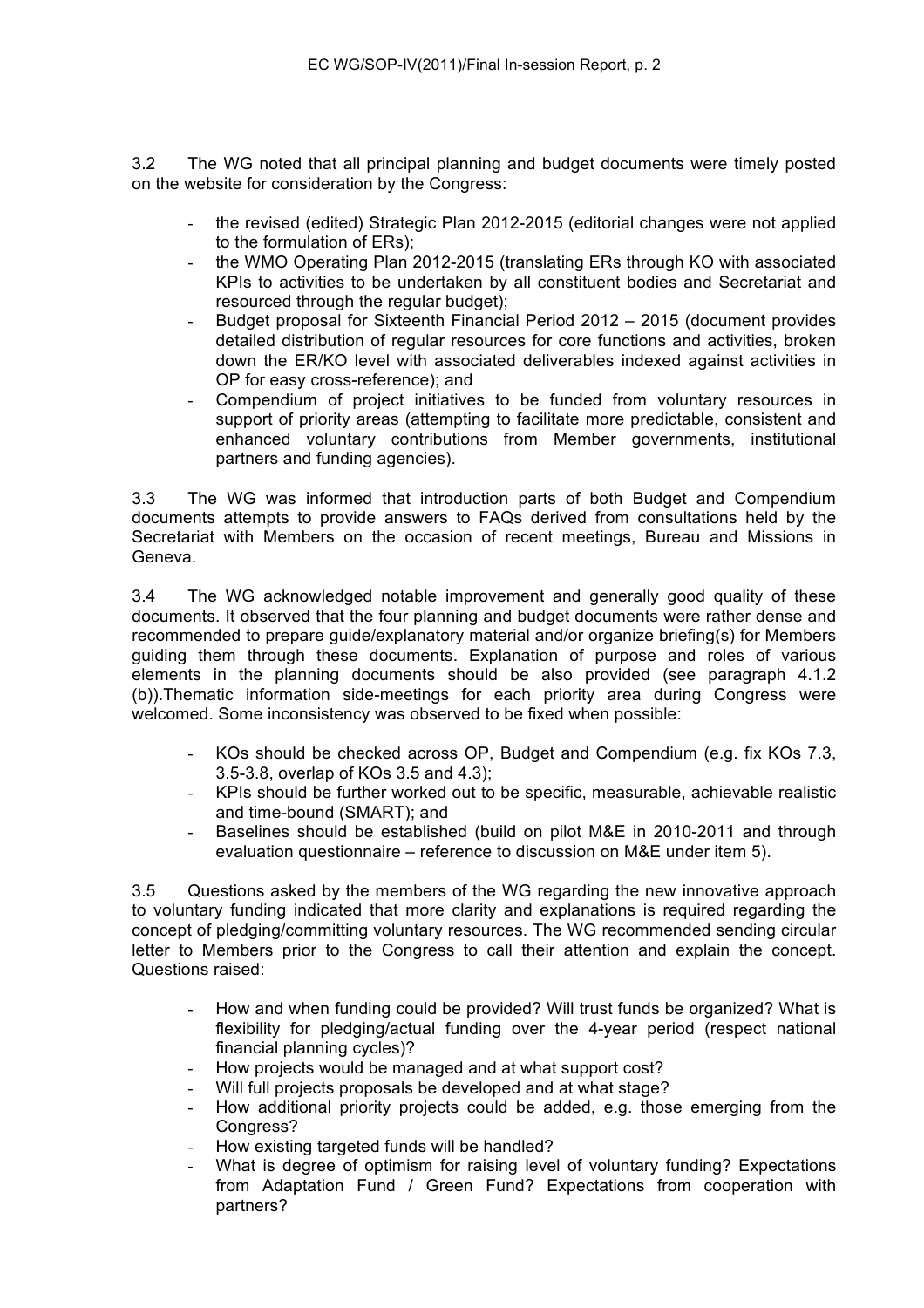- What advantaged for donors Compendium projects provide? e.g. recipient Members needs identified, project impact would be maximized through targeted and coordinated action and demonstrated.
- 3.6 It was further recommended to:
	- Formulate capacity building projects within WMO field of competence, e.g. focused on training on NWP and forecasting methods, improvement of qualification of meteorologists; reconstruction and sustaining networks of meteorological, hydrological, climate systematic observations, etc. ;
	- Promote relevance and effectiveness of WMO projects, especially those relating to GFCS, for national adaptation actions and thus attribution of funds as Members contributions towards adaptation; Promote relevance of projects to the Members' international commitments under UNFCCC and other MEAs and multilateral processes; and
	- Take every opportunity for further consultations before the Congress.

3.7 The WG was further briefed on the process of preparation of the report of the Highlevel Task Force (HLT) for the GFCS and approach proposed for the Congress to respond to the HLT recommendations and the implementation of the GFCS. The WG recommended that the following views be communicated to Congress by the Secretary-General, President and Members:

- Develop Q&A on GFCS funding from regular and voluntary budget (secretariat, governance, implementation projects);
- In the context of the recommendation of HLT:
	- $\circ$  the WMO should accept the key coordinating role for setting up an intergovernmental process for the governance of the GFCS;
	- The WMO should be supportive of providing the secretariat function for the GFCS within the WMO Secretariat;
- Submit and promote GFCS projects through UNFCCC adaptation action plans;
- Position NMHSs in User Interface Platform; and
- Develop a detailed functional scheme of processes involved in GFCS, from measurements and data collection to products generation, operational services and use to illustrate division of labour (and place NMHSs) in the production chain.

3.8 Regarding the cooperation with the private sector the WG noted that the matter was dealt with by the EC WG DRR-SG and subsequently consideration by the EC-LXI. New Strategy on Service Delivery has been endorsed by the EC-LXII and is being submitted to the Congress. It was emphasized that the role of NMHS and Convention should be well understood in dealing with the issue of cooperation with the private sector, in particular in service delivery and data provision.

## **4. WMO STRATEGIC PLANNING PROCESS**

## **4.1 Development of the next WMO Strategic Plan and Operating Plan (2016 – 2019)**

4.1.1 The WG discussed the issue of strategic and operational planning for 2016-2019, and acknowledged that the current process was mature enough and could be recommended to the Congress for the next planning cycle.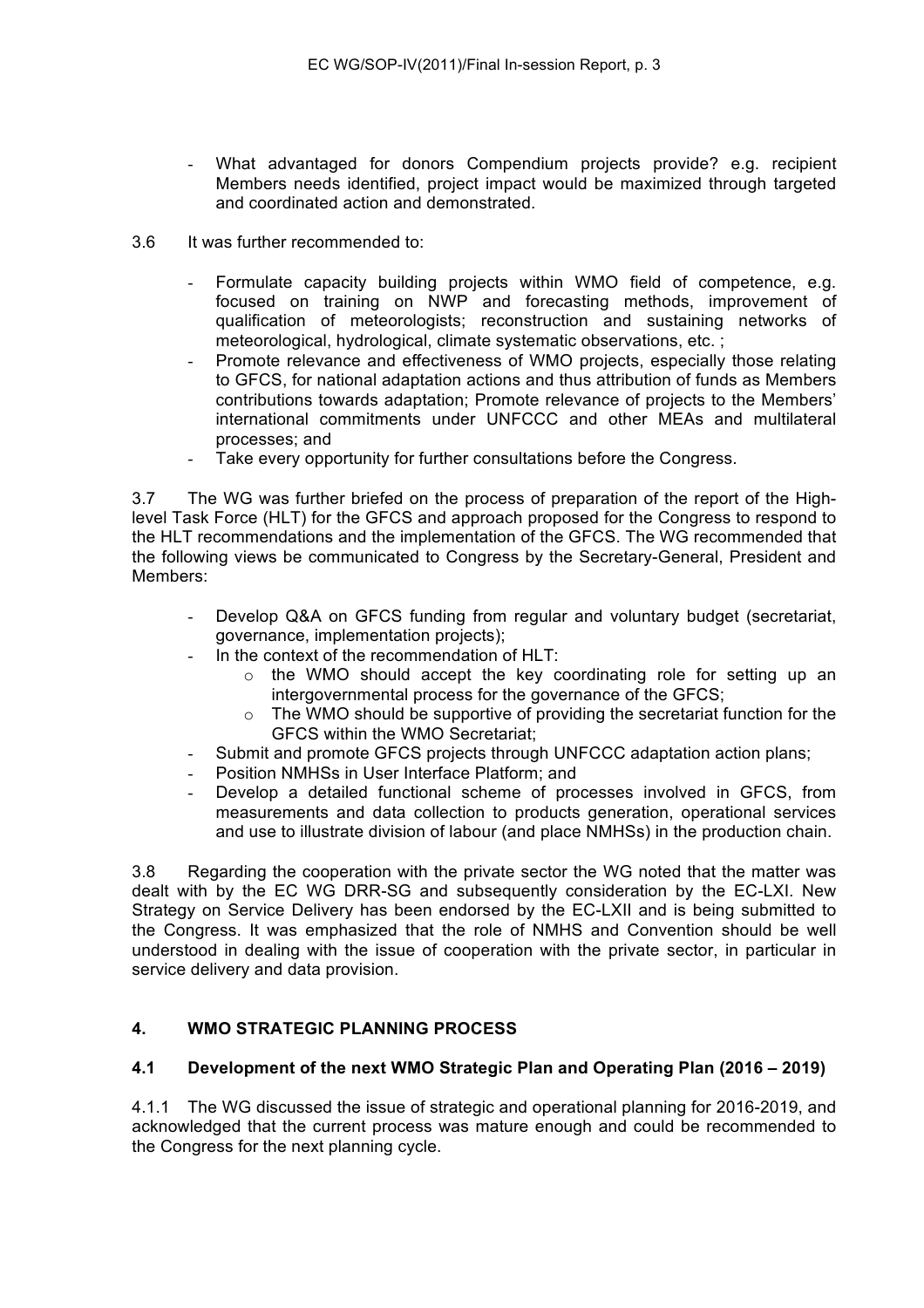- 4.1.2 Proposal for Congress decision:
- (a) Follow the current structure (2012-2015) of the planning documents (GSN-ST-ER-KO) and overall planning process;
- (b) Provide to Congress a brief description of roles and purposes of the SP (road map, not limited by/extending beyond the current 4-year planning cycle, broad direction, guidance for Members' NMHSs national planning; ERs – near term, not necessary limited by a Financial Period), OP (current planning) and Budget (resources for the implementation for the financial period), linkages between these planning elements and planning process;
- (c) Request EC:
	- (i) to organize planning process taking into account lessons learnt from the previous planning exercise;
	- (ii) to adjust strategic thrusts, expected results and targets based on the realities of the moment and foreseen new/evolving social and economic demand, as well as on the results of evaluation of the performance on the present plan; identify priority/focus areas;
- 4.1.3 In performing the above tasks, it is recommended to pay attention to the following :
- (a) Stronger linkages and complementary roles of technical commissions and regional associations in planning process and inputs, reduce duplication;
- (b) Engaging RAs and TCs in planning process particularly in the update of the Strategic Plan;
- (c) Better means of integrating and supporting the development of regional and technical components of the WMO-wide Operating Plan;
- (d) Identify narrow/unresolved areas and address them in a priority order: specific emphasis on establishing baselines, formulation of SMART KPIs, setting achievable targets, synchronization with TC/RA decision-making;
- (e) To consider a longer-term outlook of future strategic directions and projection of WMO future capabilities; and
- (f) Take into account the outcomes of the work on continuous improvement of WMO working processes and practices (ref item 6.1).

#### **5. WMO MONITORING AND EVALUATION (M&E) SYSTEM**

### **5.1 Progress in the Implementation of the Pilot Phase of WMO Monitoring and Evaluation System**

5.1.1 The WG emphasized that the M&E System was an important component of the RBM, which was to deliver essential information for evaluating the performance of the Organization and for management/ control purposes in the Secretariat. The WG recalled the decisions of EC concerning the WMO M&E System. It referred in particular to the phased implementation of the M&E System comprising the Preparatory Phase (2009), the Pilot Phase (2010–2011) (PP) and eventually the Full M&E Implementation Phase (as of 2012) (FIP), the decision to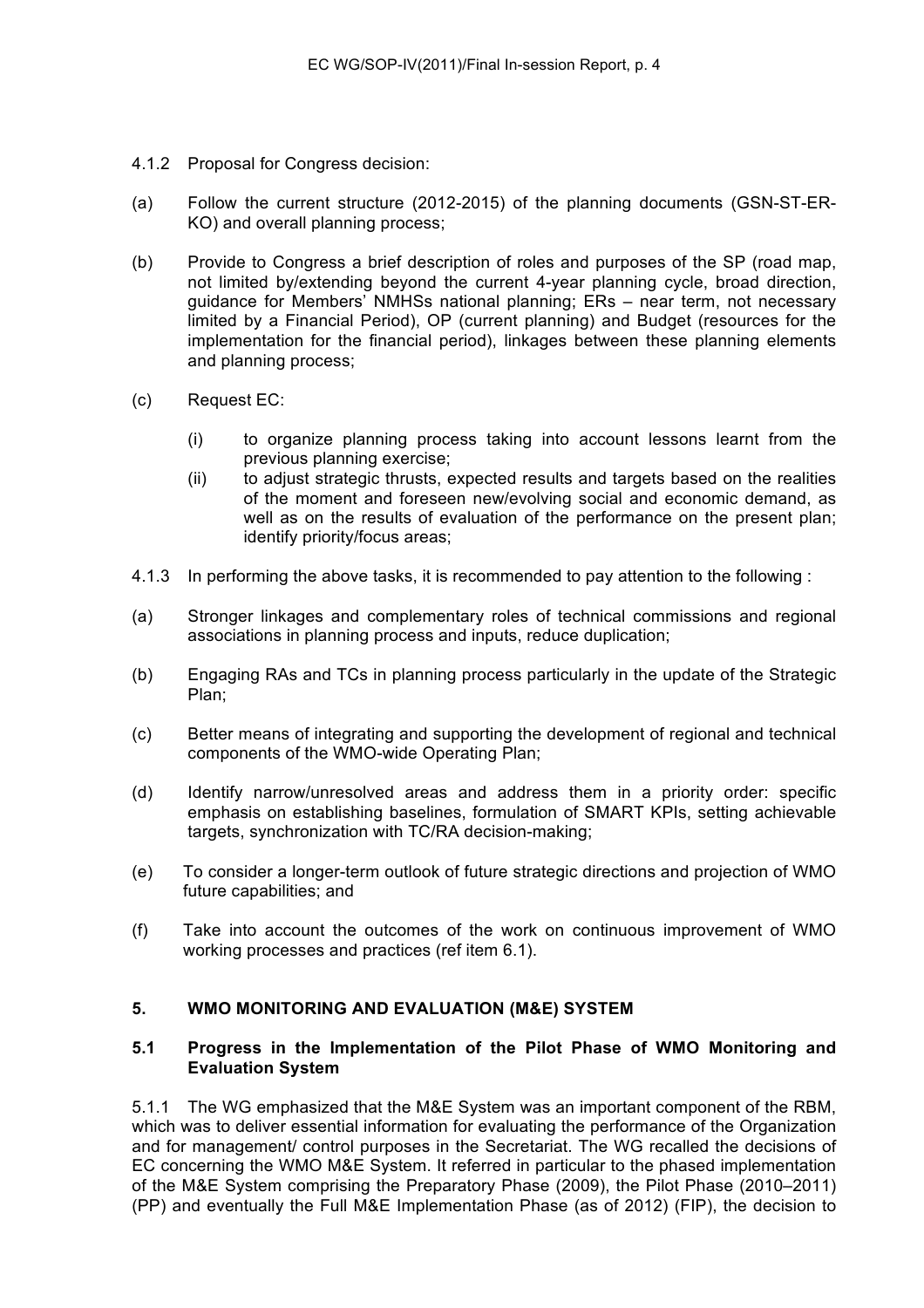monitor and evaluate during the PP only the two Expected Results 5 and 8, to evaluate the PP with respect to M&E methodology, results, and the cost of the PP and the cost to be expected for the FIP, and the possibility of working with other organizations of the UN-system with respect to analyzing the societal impacts of the achieved results.

5.1.2 As regards the evaluation of the PP, the WG considered a report presented by the Secretariat. The report investigated three quarterly M&E reports produced in 2010 and the methodology applied. The WG noted the key findings, lessons learned from the PP M&E exercises and the estimation of resource requirements of the PP and the FIP, which are summarized in Annex A.

5.1.3 The WG concluded that 2010 M&E results were of limited value for performance evaluation and management/ control purposes. However, the WG underlined that the M&E methodology was in principle appropriate, and if correctly applied could have delivered useful data. The M&E exercises of the PP were worth the effort because they helped to identify improvements and corrections that would need to be accomplished prior to the Full Implementation Phase.

5.1.4 The WG considered aspects and specifics of M&E practices of other UN-system organizations which have relevance to WMO as far as they were of relevance to WMO. The key findings are summarized in Annex B.

### **Recommendations**

5.1.5 Based on the information and findings referred to above the WG agreed to submit to Cg-XVI the following specific recommendations:

- (a) The M&E tools should be precisely defined and correctly applied; the M&E inputs should be timely and completely provided; the M&E System should be simplified and further improved with a view to reducing the work load connected with monitoring;
- (b) Monitoring reports should be produced for management/control purposes, taking into account the needs and the work capacity of the Secretariat;
- (c) Evaluation reports should be produced upon request by the governing bodies for the mid-term meeting of the EC (2013) and the Cg (2015) meeting; for the other EC meetings, thematic or sectoral evaluation reports should be provided upon request;
- (d) To be effective a plan on M&E reporting should be established including the related potential cost;
- (e) Financial information should be included in the M&E process; the relationship between expended resources and achieved results should be transparent to the stakeholders;
- (f) Not all achieved high-level results are easily measurable or quantifiable; a simple qualitative and standardized rating scheme should be introduced for the succinct formulation of assessments at ER and KO level;
- (g) With respect to the Performance Indicators at the level of Key Outcomes, the corresponding Baselines (and, if possible, the Targets) need to be established and included in the Operating Plan before the end of 2011;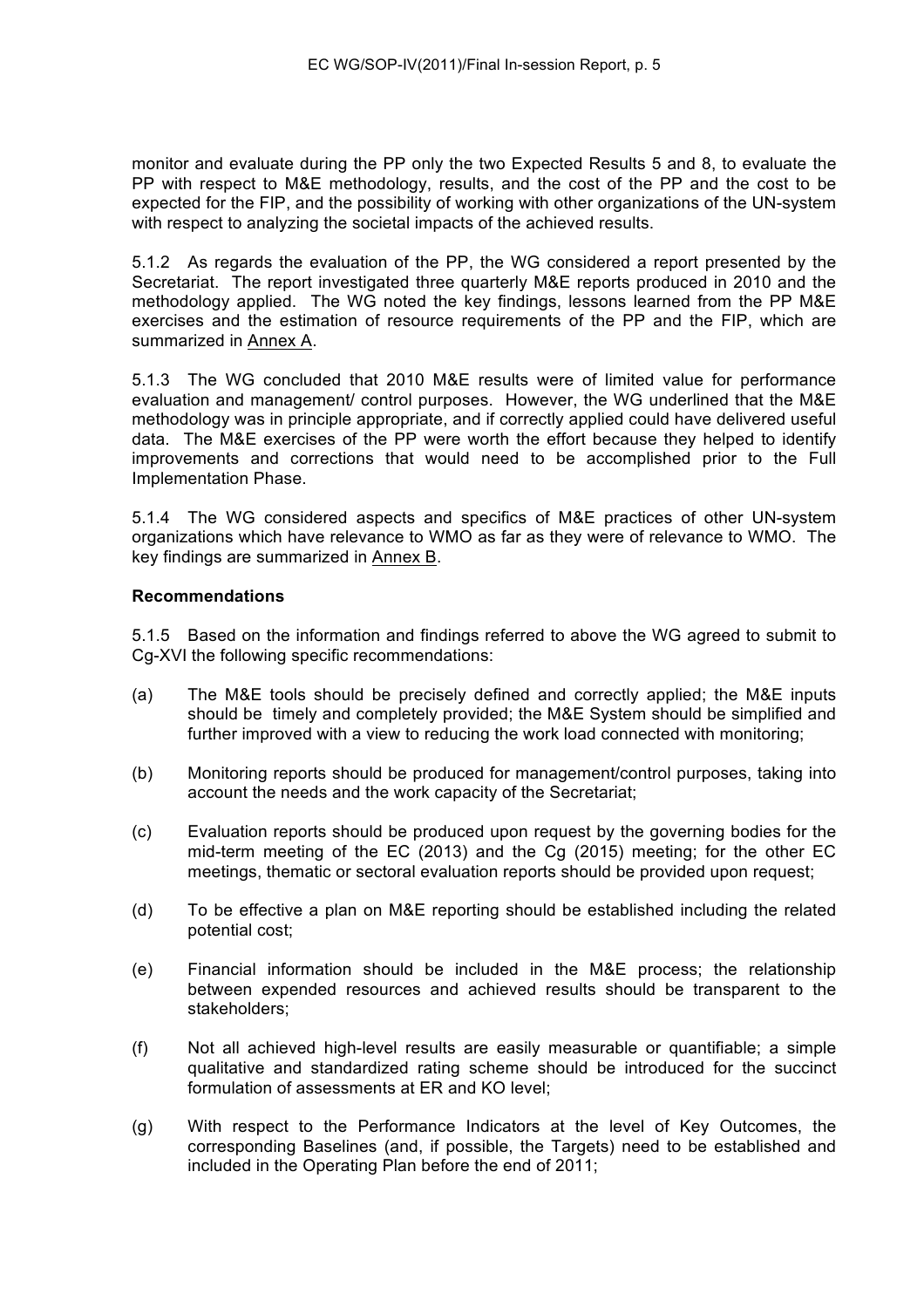- (h) The Operating Plan should be reviewed with a view to harmonizing and/or correcting discrepancies and imbalances with respect to the relationship of KO and DEL, as this would also facilitate the M&E processes;
- (i) In order to be fully useful for decision-makers and stakeholders the evaluation reports should be clear, succinct, timely and geared towards distilling essence and value; the evaluation reports should also include the views and assessments of the stakeholders as regards the impact of the achieved results.

5.1.6 In conclusion, the WG recommended to Cg-XVI to request the Secretary-General to proceed with the development of the M&E System and to approve its Full Implementation Phase as of 2012.

### **5.2 Questionnaire on the Impacts of Achieved Results on Members**

5.2.1 The WG recalled that the EC-LXII (2010) had noted the difficulty of assessing the contributions of NMHSs to the achieved results. To that end, the EC requested to prepare a standardized questionnaire for a survey among the Members to collect their assessment of the societal impacts and sustainability of the results achieved. It also had considered that such a survey could be helpful to establish Baselines and Targets.

5.2.2 When taking into account the differences between the PP and the FIP of the WMO M&E System and between the SOP and the OP, the WG considered three specific model questionnaires, namely one questionnaire each for use

- (a) in a survey to be conducted WMO-wide at the end of the PP (for practical reasons preferably prior to the Cg-XVI meeting) based on the SOP (2008-2011) for ER 5 and 8 only;
- (b) in a survey to be conducted WMO-wide at the beginning of the next planning period (near the end of 2011) to establish the Baselines related to the Performance Indicators given in the OP 2012-2015, and
- (c) in surveys to be conducted at the middle (2013) and near the end of the next Financial Period (2015) to assess the achieved high-level results.
- 5.2.3 The WG discussed the need for all three questionnaires and concluded:
	- Not to pursue a survey with respect to the PP because it would have only limited value considering its rather narrow scope, the lack of Baselines and Targets in the current SOP would make it difficult to achieve objectivity in the assessment and evaluation, and the high cost of a WMO-wide survey, both from the Members' and the Secretariat's perspective, compounded by the very short time left before Cg-XVI. However, the WG saw benefit in revising some of the questions contained in the questionnaire designed for that survey for use, as appropriate, in the surveys (b) and (c);
	- That, based on the model questionnaires drafted for (b) and (c), only one questionnaire should be developed for the survey for establishing the Baselines and for the subsequent surveys for assessing the achieved high-level results;
	- That a side benefit from these surveys would be to obtain information on the status of operations, capabilities, and capacities of Members for use in WMO data bases, such as the Country Profile Database, and for planning future programme activities.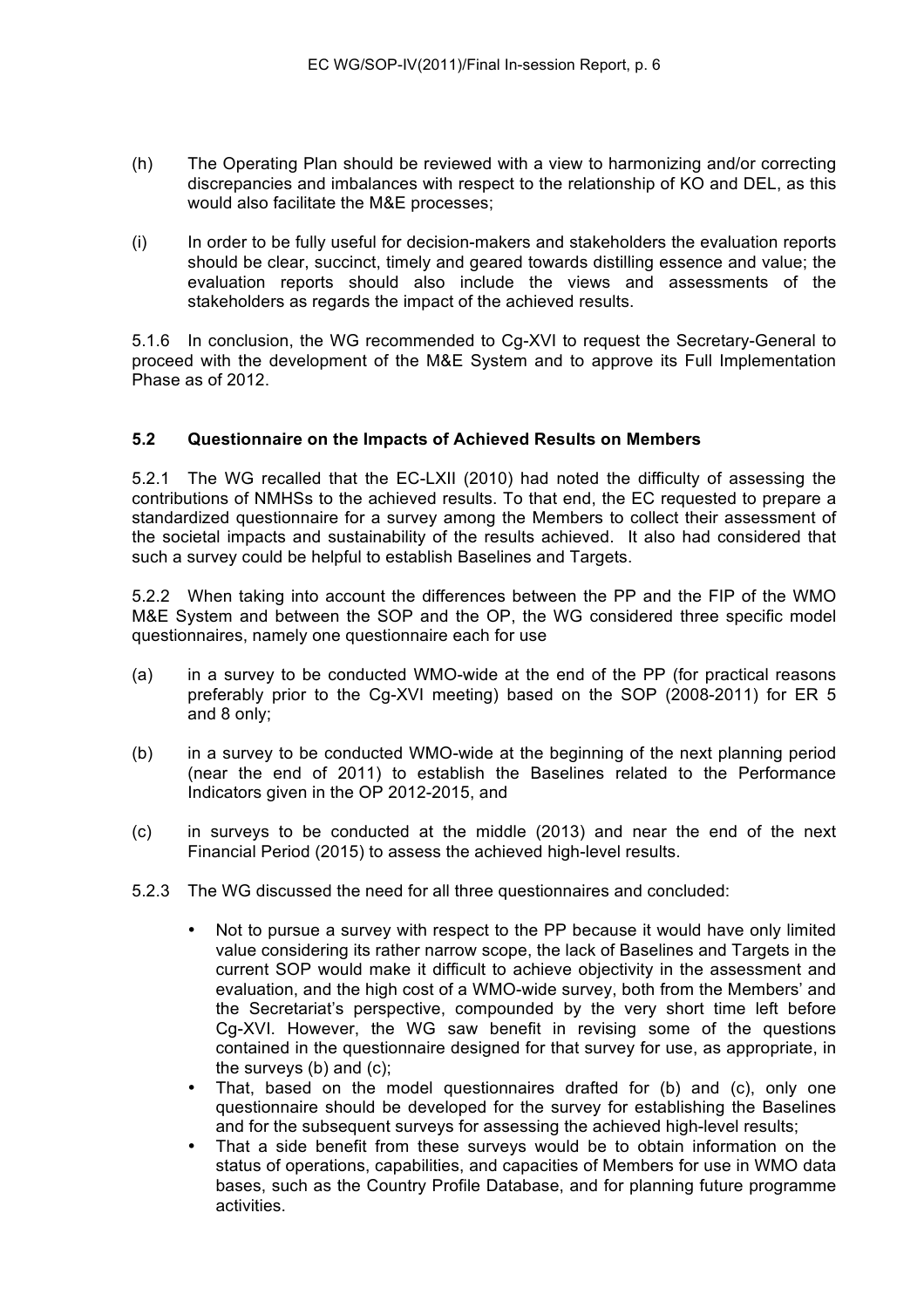5.2.4 The WG agreed on the following aspects that should be taken on board in the design of the questionnaire:

- Where appropriate, the questions should be formulated so that the role and contributions of the NMHS, but also those of other relevant agencies or partners, could be taken into account when providing the answers; in that connection it should be noted that the collaboration between the NMHS and another agency could be an achievement in its own right;
- Some service delivery aspects would need to be covered with adequate specificity so that the provision of or the exchange of data and information could be reported as a result, although it may not always constitute a full service delivery arrangement in the traditional sense;
- Efforts should be made to limit the burden on Members. When appropriate, questions should be formulated in a way so that they could be responded to by the management of a NMHS in a straightforward way (e.g., yes/no; numbers; or for perceptive questions a simple qualitative five-step rating scheme, and by ticking the selected answer field);
- In order to formulate questions appropriately it would be necessary to review in the OP the use of the terms "Member", "country", and "NMHS", and whether they are referred to as "provider", "user", or "owner";
- While the questionnaire should be complete and comprehensive with respect to KO and all the related KPI, it should be clearly marked in the questionnaire which of the questions would be addressed and responded to by the Secretariat;
- To achieve an economic handling of the questionnaire, it should be stored on the WMO Website;
- A circular letter by the Secretary-General should activate the survey when appropriate and set the cut-off date for responding; and
- A completed questionnaire should be submitted electronically to the WMO Secretariat through a process yet to be defined by the IT experts, taking into account confidentiality issues and technical aspects.

5.2.5 The WG was aware of the existing variations among the Members with respect to the role and operations of the NMHSs, role of and collaboration with national or international partner agencies, and related policy issues. While it was clear that this would make it practically impossible to design a questionnaire that would be equally suitable for each and every Member, the WG still felt that it would be desirable if Members could have an opportunity to offer their views as regards the specifics and relevance of certain questions. To balance cost and benefit, the WG agreed to test the questionnaire individually among its members and to provide feedback to Secretariat as input for the final version of the questionnaire prior to launching the survey.

5.2.6 The WG also discussed several aspects related to assessing the societal impact of the results, as referred to by EC-LXII. The WG was of the view that while the planned questionnaire would already give some information on the social and economic impacts of the high-level results of the Organization, it would take a different approach altogether to collect Members' views and assessments in a meaningful and objective way. For example, in Service Delivery it would be necessary to address also receivers and users of NMHS services, instead of the NMHS alone. Links outside and beyond the NMHS would need to be invoked to gauge societal impacts related to climate and water as well as research. The WG therefore agreed to keep this issue on its agenda to address the best way forward in due course.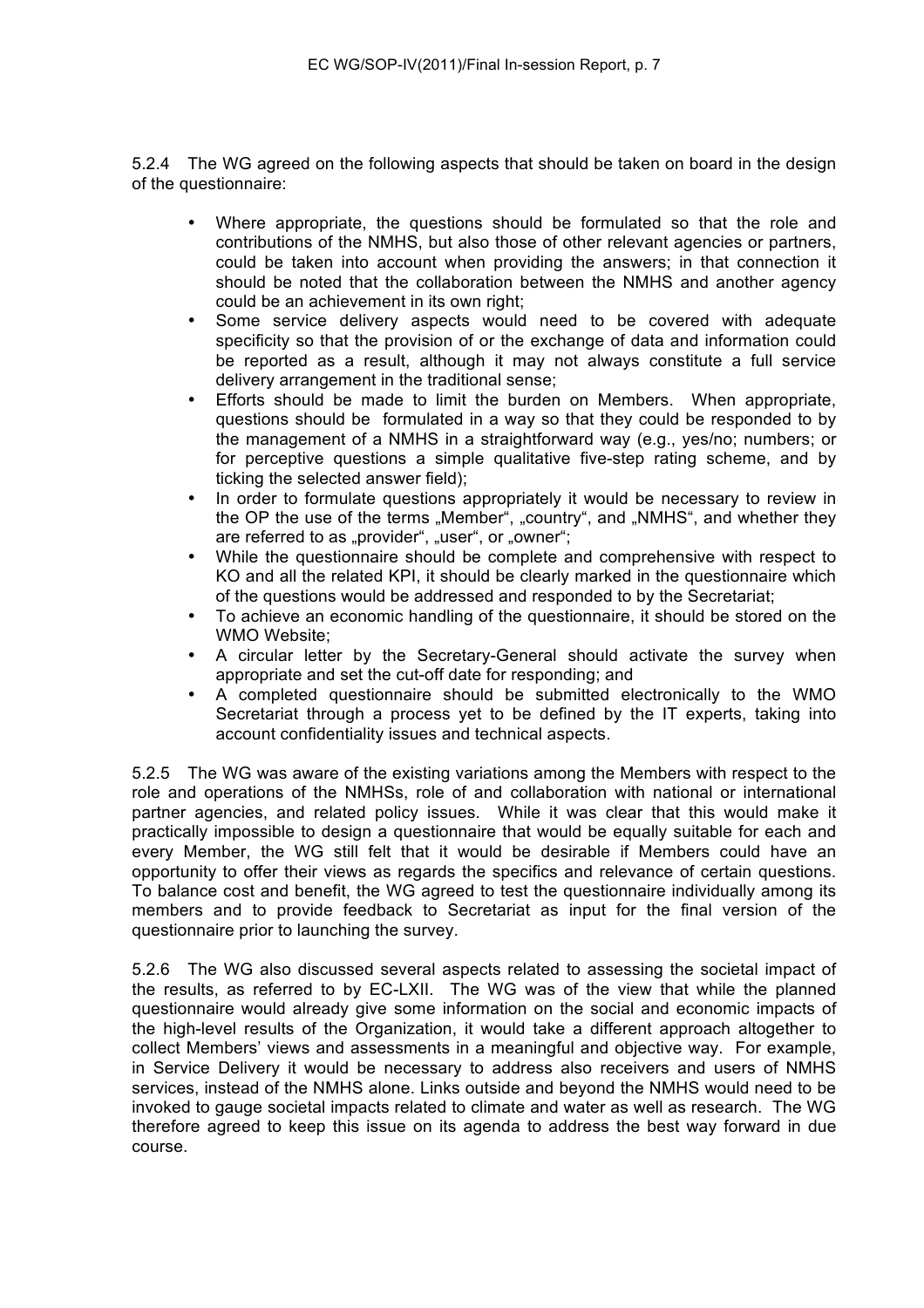## **6. FOLLOW-UP TO OUTSTANDING MATTERS RELATING TO EC-LXII DECISIONS**

## **6.1 WMO Reform**

6.1.1 The Chair of the Task Group noted that it had worked by correspondence and initially presented its proposals to EC-LXII and then reviewed these proposals following feedback from EC-LXII and CBS-Ext.(10), which had trialled some of the recommendations of the Task Group at its session held in Windhoek, Namibia from 17 to 24 November 2010. The Task Group's Report to the Working Group provided a way of taking forward this work at Congress and beyond. In essence, the Task Group proposes:

- Looking at where we are least efficient, and making changes, as a part of a process of continuous improvement, to improve the way we operate; and
- Using the resources released by these improvements to further invest in what we consider to be the WMO's most important activities, for example, there is a feeling we spend too much effort on meetings and not enough on technical activities (e.g. Capacity Development, Fellowships etc).

6.1.2 The WG had a broad ranging discussion on the challenges of WMO Reform raising the following potential opportunities for further improvement in WMO processes and practices:

- Requesting the presidents of technical commissions and regional associations to consider strengthening their partnership, e.g. through conducting conjoint sessions;
- Further improvement in the coordination between RAs, the TCs, and the relevant Secretariat Departments, in particular through the definition of regional requirements and implementation priorities by regional associations, through the identification of joint activity areas by TCs and RAs, and through the identification of appropriate regional programmatic focal points within each regional management structure;
- Requesting the Congress to ask the Secretary-General to implement a quality management system within the Secretariat of the WMO;
- Consider the scheduling of technical commission and regional association meetings to better align with the planning cycle of the WMO;
- Reviewing the delegations from the Congress to Executive Council, and Executive Council to technical commissions and regional associations to ensure that decisions are being taken at the appropriate level in the Organization; and
- Considering the requirement for the intergovernmental sessions as compared to more technical sessions of meetings.

6.1.3 At the conclusion of this discussion, the WG formed the view that the best way forward is to view this as a long term activity directed at continuously improving the processes and practices of the WMO's constituent bodies and its Secretariat. While it was recognized that Congress provides an opportunity for canvassing dramatic reforms, a more useful approach would be to set the WMO on a path of continuous improvement starting with small, relatively simple changes that would make a difference.

6.1.4 The WG therefore recommended that the President, acting on behalf of EC, requests the Secretary-General to submit a paper to the Sixteenth Congress on: "The Continuous Improvement of WMO Processes and Practices", which would: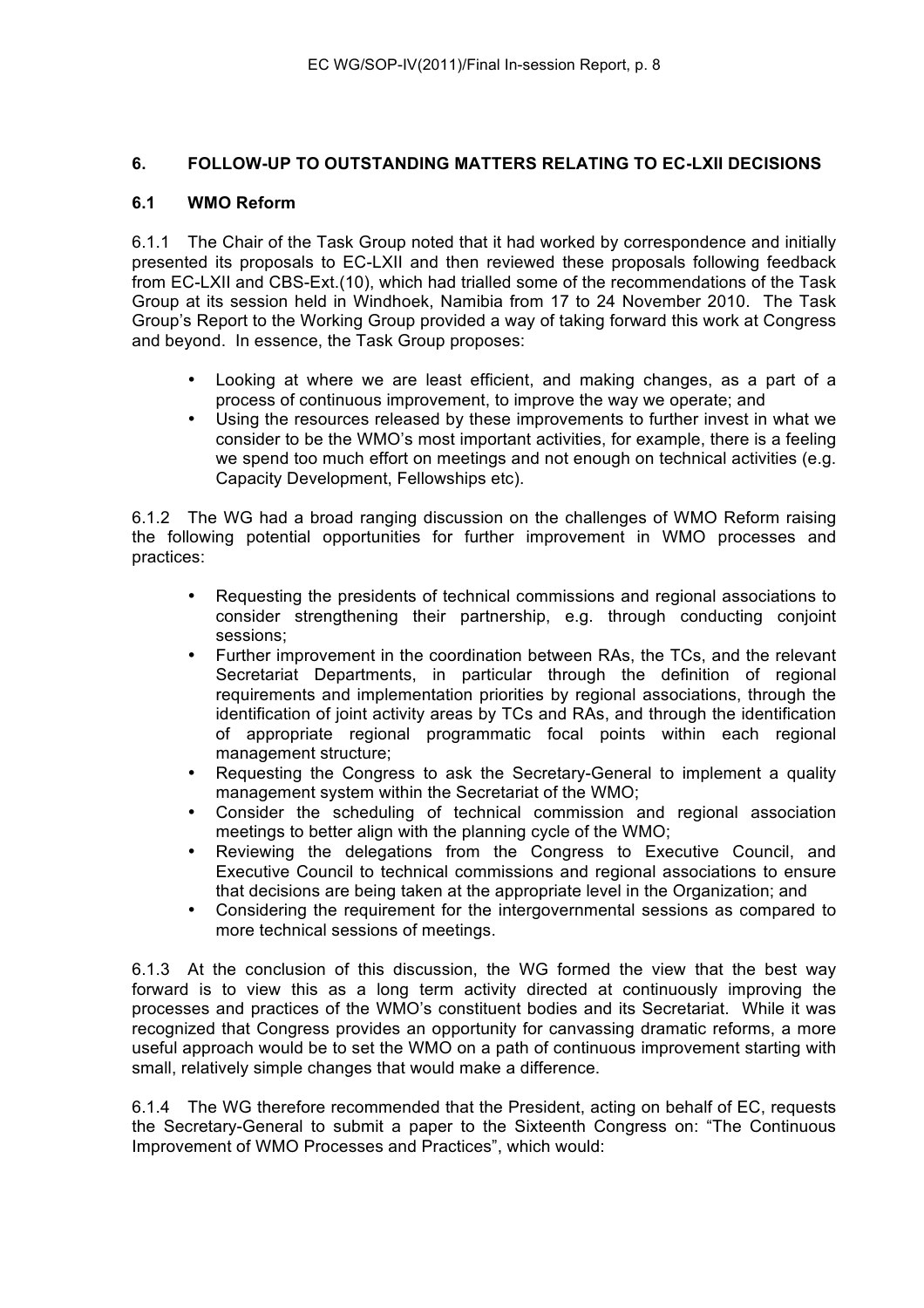- 6.1.5 Firstly, seek the endorsement of Congress for two "quick win" proposals:
	- The development of simplified documentation for constituent body sessions to improve decision-making (aiming for a trial at EC-64); and
	- The establishment of a communication mechanism by technical commissions for each regional association, such as the appointment of active each regional association, such as the appointment of active rapporteurs/coordinators with clear terms of reference, in particular by feeding the priorities from the regional associations into the work programmes of the technical commissions. Where possible the number of new rapporteurs/coordinators should be limited by drawing upon the assistance of experienced members of the various technical commissions who are also active in the work of their regional association.

6.1.6 Secondly, seek a mandate from Congress to the Executive Council to continue the work on the Continuous Improvement of WMO Processes and Practices. The EC could pursue this work by concentrating on a number of areas where further work is required, including:

- Reviewing the constituent bodies of WMO, and proposing how best to orientate them and to continuously improve their processes and practices to better deliver the priorities of the Strategic Plan, and in particular that of Capacity Development; and
- The practicalities of reducing the intergovernmental part of constituent body sessions and redirecting the savings to increased technical activities including conferences.

6.1.7 The WG considered that such a paper would provide an early opportunity for Members to express their views on these topics, and a more effective WMO in general.

6.1.8 The WG also recommended that the Secretary-General circulate, as a background document to assist the Congress discussion, a paper that provides the rationale for the Secretariat re-structure that was implemented in 2008.

6.1.9 The WG also proposed that some further "quick win" proposals be referred to Executive Council for possible adoption at EC-63 or, at latest, EC-64. These are:

- To request presidents of technical commissions and regional associations to review the extent to which their expert teams and working groups have timebound, realistic deliverables which clearly implement WMO Programmes, and have clear links to the WMO Strategic Plan, and to report back to EC-64 which should suggest corrective action where improvements are required;
- To request the exchange of best practices is included as a standing agenda item at meetings of presidents of technical commissions and presidents of regional associations; and
- To ensure that terms of reference for EC working groups and inter-commission task teams have a clear differentiation of accountabilities where conflict could arise.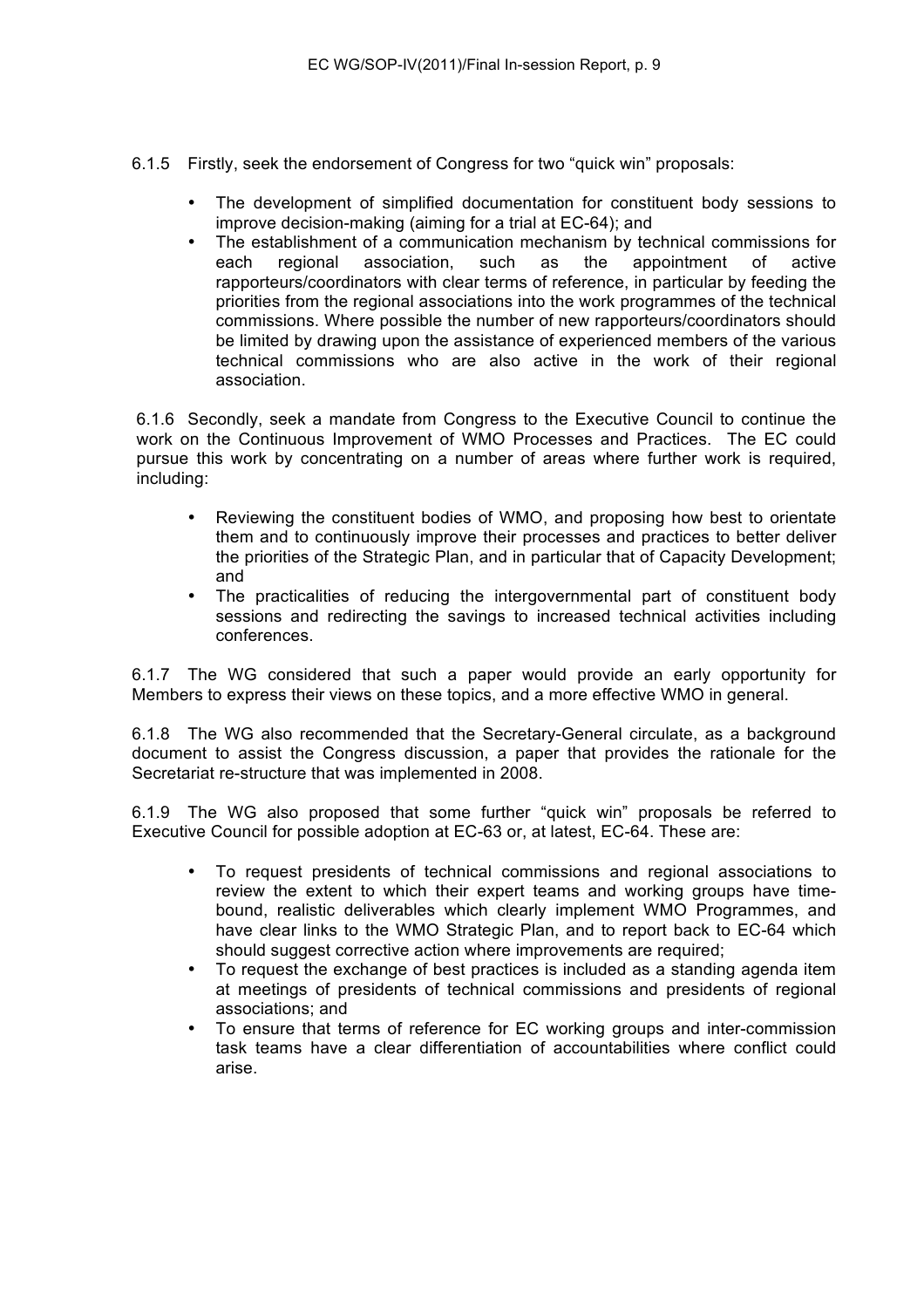## **6.2 Distribution of seats in the Executive Council**

6.2.1 The topic was introduced by the Assistant Secretary-General who summarized information about:

- A review of Cg, EC and WMO Bureau decisions on the distribution of EC members;
- An overview of the number of seats occupied by each Region in EC since Cg-IX; and
- A general indication of the proportions of number of Members represented by an EC member.

6.2.2 The WG was informed that on the request of XV-RA I session (Marrakech, Morocco, 1-8 November 2010), the amendment to General Regulation relating to the distribution of seats is being prepared for submission to Congress by mid-February 2011 (3 months before the opening of Congress). The WG was requested by the EC-LXII to make an analysis of factors underlying the distribution of seats, as well as implications on the cost and efficiency of EC work. Such an analysis would be useful for Congress, should a proposal to change numbers of seats in the EC be formally submitted. The WG noted that no formal request for increase of total number of seats in the EC was submitted.

6.2.3 The WG discussed various aspects underlying the distribution of seats in the Council and concluded that the distribution as per "gentlemen agreement", namely RAI-9, RAII-6, RAIII-4, RAIV-5, RAV-4, RAVI-9 should remain and recommended the following:

- (a) The existence and content of the practice of an agreement amongst Regions on the distribution of seats in EC have to be communicated to Members in a preparatory document of the Cg-XVI.
- (b) The distribution of seats amongst Regions in the EC should remain a "gentleman agreement" type and not be codified via the use of a mathematical formula.
- (c) The WMO Secretariat is asked to assist Permanent Representatives in briefing their authorities about issues considered of importance with respect to the governance and management of the WMO constituent bodies, specific nature of the EC, and the gender dimension.

6.2.4 The WG noted that the recommendations will be forwarded to the president of RA I and taken into account in preparation of the document for Congress.

## **7. ELETRONIC VOTING TEST**

The WG tested electronic voting system based on keypads intended for use during the Congress for election of President, Vice-presidents and designation of Secretary-General. The WG was satisfied with the system and made several proposals in order to enhance clarity of use by delegates at the Congress.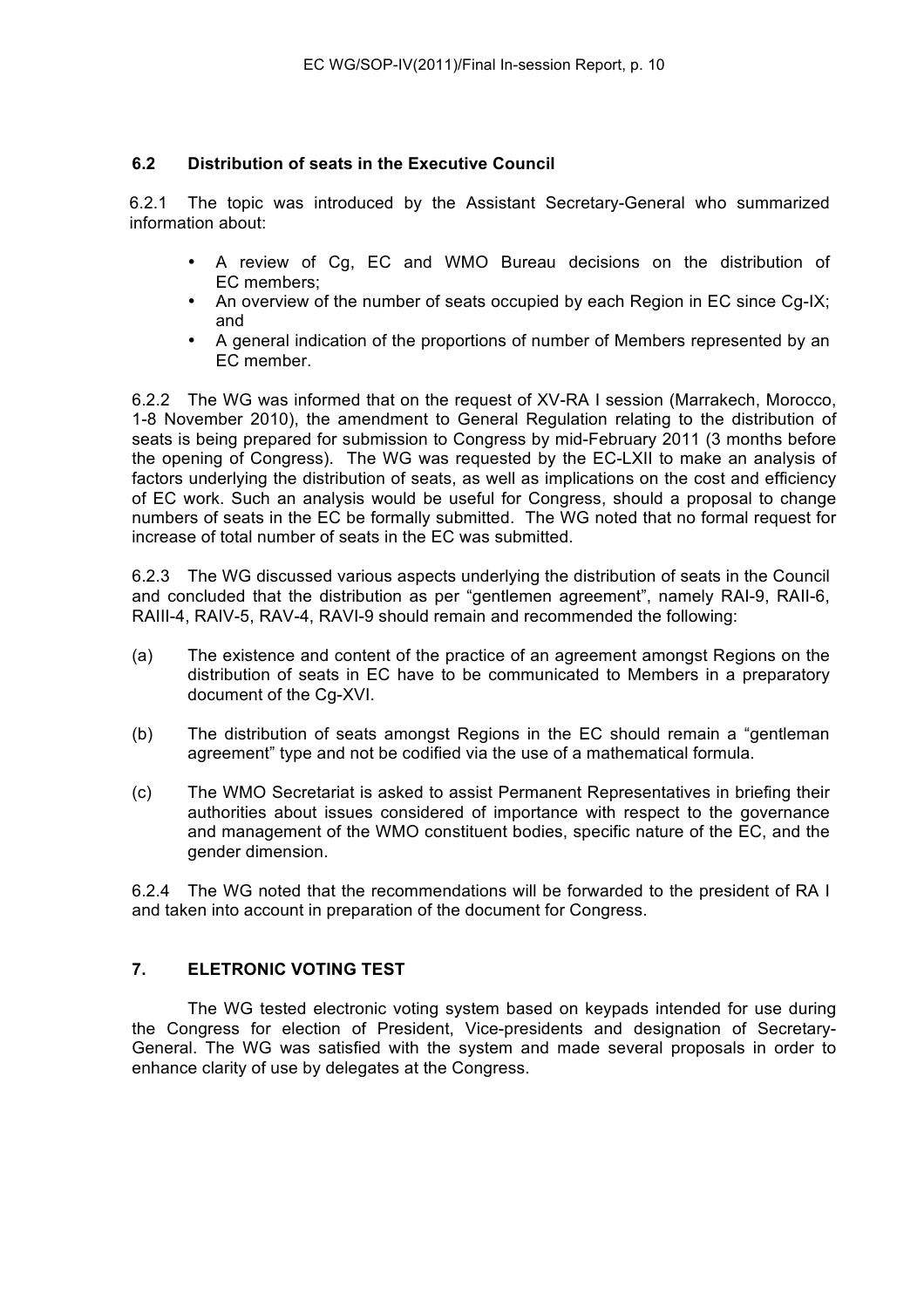### **8. ANY OTHER BUSINESS**

### **8.1 Capacity development strategy and guidelines on the role, operation and management of NMSs**

8.1.1 A presentation on 'Capacity development strategy and guidelines on the role, operation and management of NMSs' was provided to the WG. This was an introduction to the proposed new approach ('capacity development'), in the cooperation and partnership with Members, especially their NMSs, for the development and/or enhancement of the provision of relevant information, products and services to their respective stakeholders. This approach which is more comprehensive and integrated is strongly linked with the priorities identified in the WMO Strategic Plan and put emphasis on national ownership of the development process.

8.1.2 In this connection, the WG was informed that a document "Guidelines on the role, operation and management of NMSs" is under preparation. The aim is to develop an enhanced set of guidelines for the use of senior officials of NMSs in running their respective Services in a more effective and efficient manner. It will take into account recent developments, such as the GFCS, implementation of WIS and WIGOS, support to DRR and QM. The Guidelines will be prepared in a more useful, easily updatable and convenient format.

8.1.3 The WG welcomed the presentation and expressed appreciation for this initiative noting the need for a more integrated approach to capacity building. The members of the WG provided suggestions in relation to the preparation of the 'Guidelines'. These recommendations included:

- (a) the need for a guidance framework broad enough to capture new initiatives in areas such as climate adaptation;
- (b) publication of a pamphlet on the role of NHMSs;
- (c) international/regional aspects of the capacity building should be highlighted, noting the potential for significant benefits and cost savings;
- (d) the need to focus on human resource management as part of the development strategy especially in relation to retention of staff;
- (e) the need for addressing economic development and sectoral support, such as transportation, energy, health, food, and water security;
- (f) the usefulness of including sectoral stakeholders in the preparation of the Guidelines to ensure relevance to user needs; and
- (g) the importance of consultations with other organizations involved in capacity building that could provide useful insights and improve linkages of NMHSs to national and regional development.

## **9. CLOSURE OF THE MEETING**

The meeting closed at 17h41 on Thursday, 3 February 2011.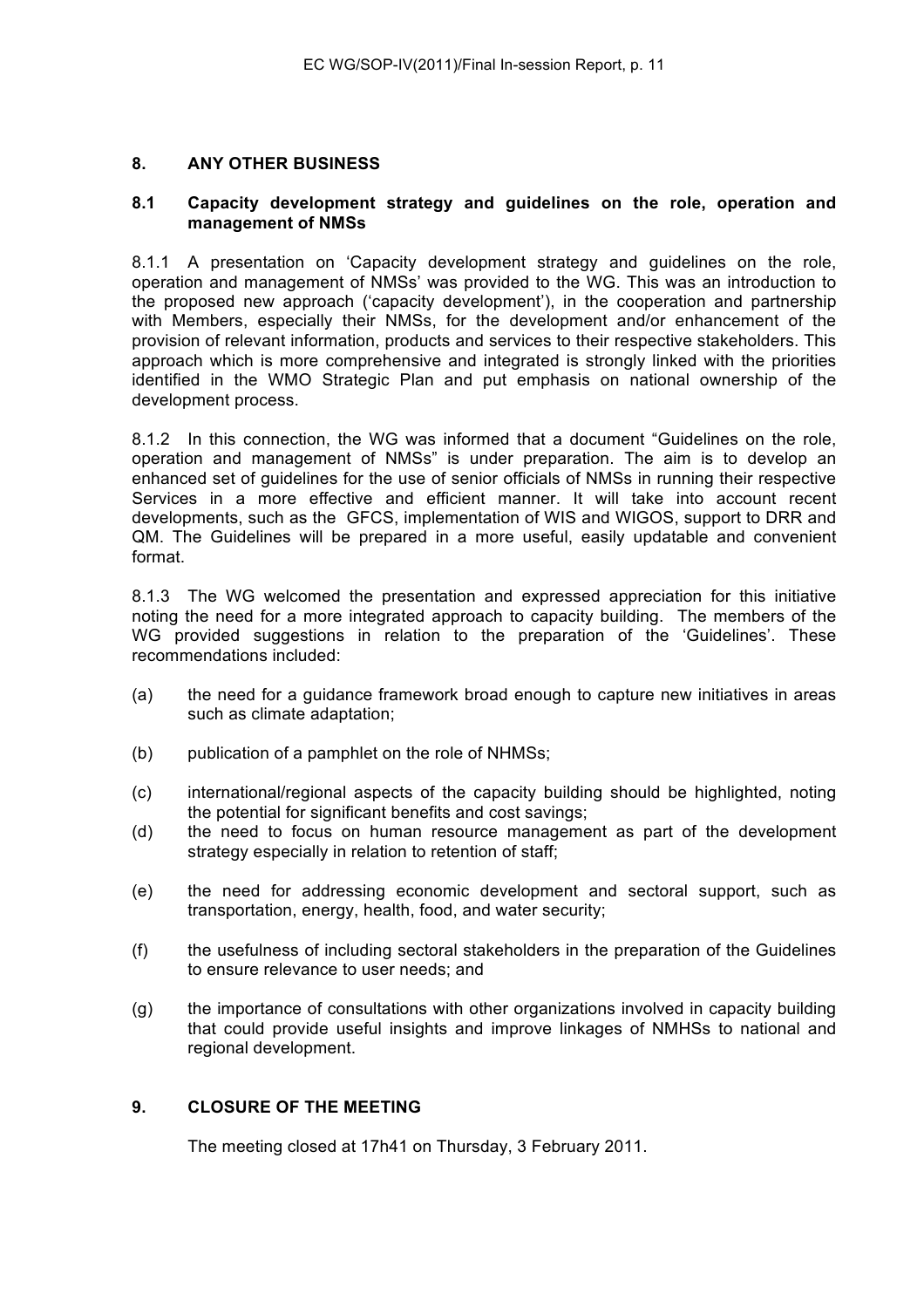## Annex A to paragraph 5.1.2

### **Key findings of the evaluation of the PP**

- The SOP 2008-2011 had not established Baselines and Targets; therefore, M&E was performed under the assumption that the number of implemented activities was proportional to the degree of achievement of the corresponding deliverables; that means the M&E was "output"-based, not "outcome"-based;
- Some M&E inputs were not or not timely available, which resulted in incomplete M&E results;
- \* The definition of some statistical parameters was not precise enough, which caused some inconsistency in the M&E results.

### **Lessons learned from the M&E exercises of the PP**

- $\div$  The methodology and statistics need to be defined with precision, completeness and consistency, so that there is no room for misunderstandings among the contributing staff;
- \* The uniform application of the M&E procedures should be ensured;
- ❖ In order to be helpful, examples and templates for illustrating the procedures should be realistic;
- As several Departments contributed to the achievement of one ER, it is necessary that all Departments provide complete and timely M&E inputs;
- $\div$  To ensure correct statistics proportional percent weights should be assigned to Deliverables that contribute to one Expected Result;
- \* A lower M&E work load might have produced better M&E reports; this could have been achieved through the production of half-yearly monitoring reports instead of quarterly reports;
- Financial information was not or not adequately included in the M&E process;
- \* The OP should be written with the M&E System in mind and include from the outset all RBM elements; besides the Baselines and targets, the OP should reflect in the implementation timelines the shortest M&E period and specify the proportion weights of each DEL under an ER.

#### **Resource requirements of the WMO M&E Systems**

Basically only the working time of the Secretariat staff involved in the M&E exercises determined the cost. The following methodology was applied for estimating the M&E cost: was to

- Establish the work hours committed for generating the 2010 M&E reports through a Secretariat survey;
- $\div$  Multiply the work hours with standard staff cost per hour and add incidental cost;
- $\div$  Calculate the average M&E cost for one Deliverable (unit cost);
- Use the unit cost as multiplication factor for in the estimation of the cost of the PP and projected estimation of the cost of the FIP;
- $\div$  Discuss and assess other issues that might have a cost-increasing or -decreasing effect.

That methodology produced estimated cost of the M&E Pilot Phase (2 ER, 42 DEL, 8 quarterly M&E reports) of about CHF 200.000; and estimated cost of the FIP (8 ER, 105 DEL, 16 quarterly M&E reports) of about CHF 688.000.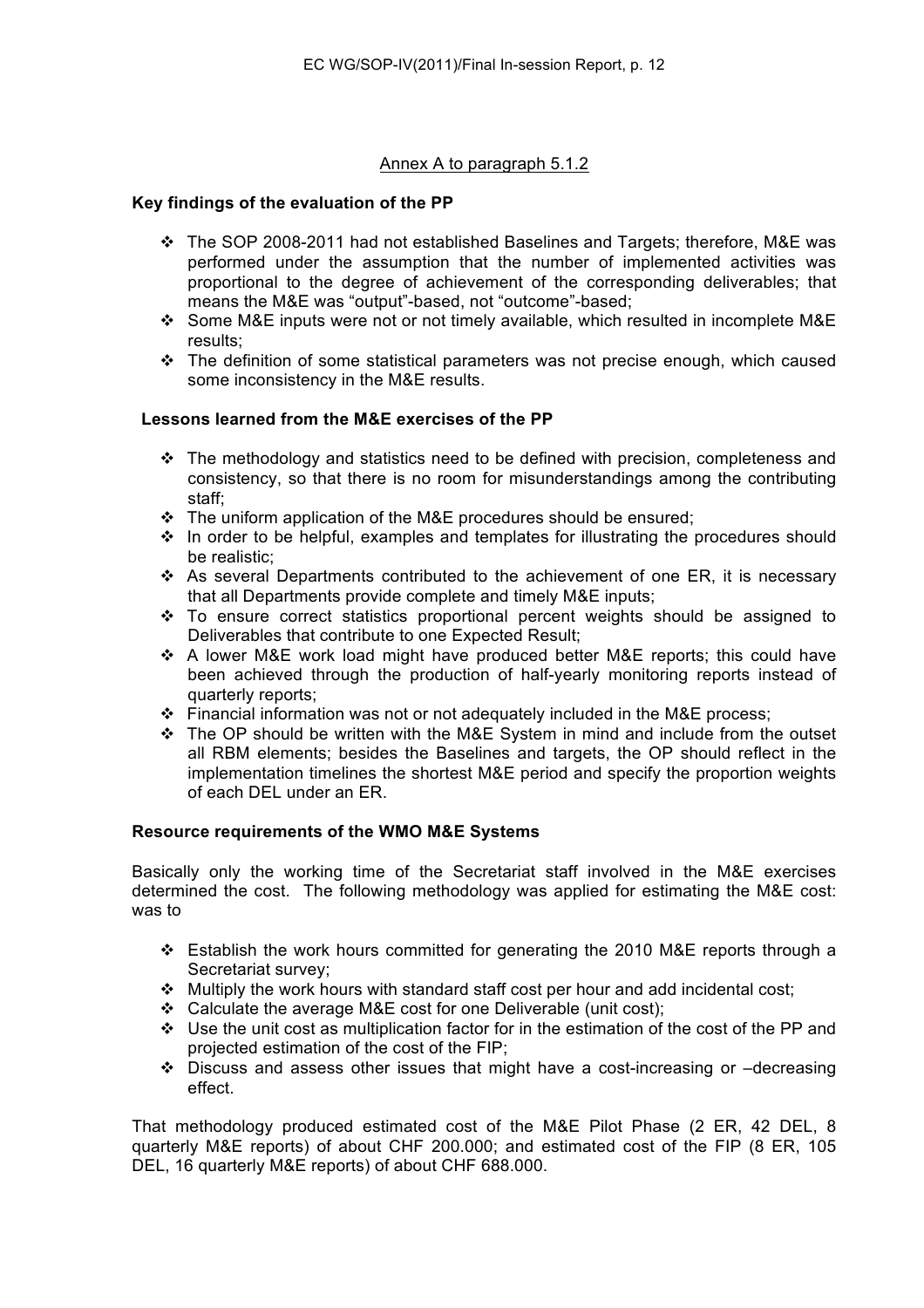The production of fewer M&E reports (e.g. half-yearly of yearly production), the separation of the more frequent monitoring reports from the evaluation reports (possibly two in a Financial Period), might have resulted in a cost reduction. On the other hand there was a risk for cost increases that might emerge from activities that could not be included in the PP M&E exercises and therefore not be taken on board in the above cost estimates. These included the integration of financial information in the M&E process, the production of sectoral or comprehensive evaluation reports; the development of improvements to the Operating Plan and the M&E tools; the collection and evaluation of Members' assessments of societal impacts of the achieved results; and potentially emerging requests by constituent bodies for extra-ordinary, thematic or sectoral evaluations.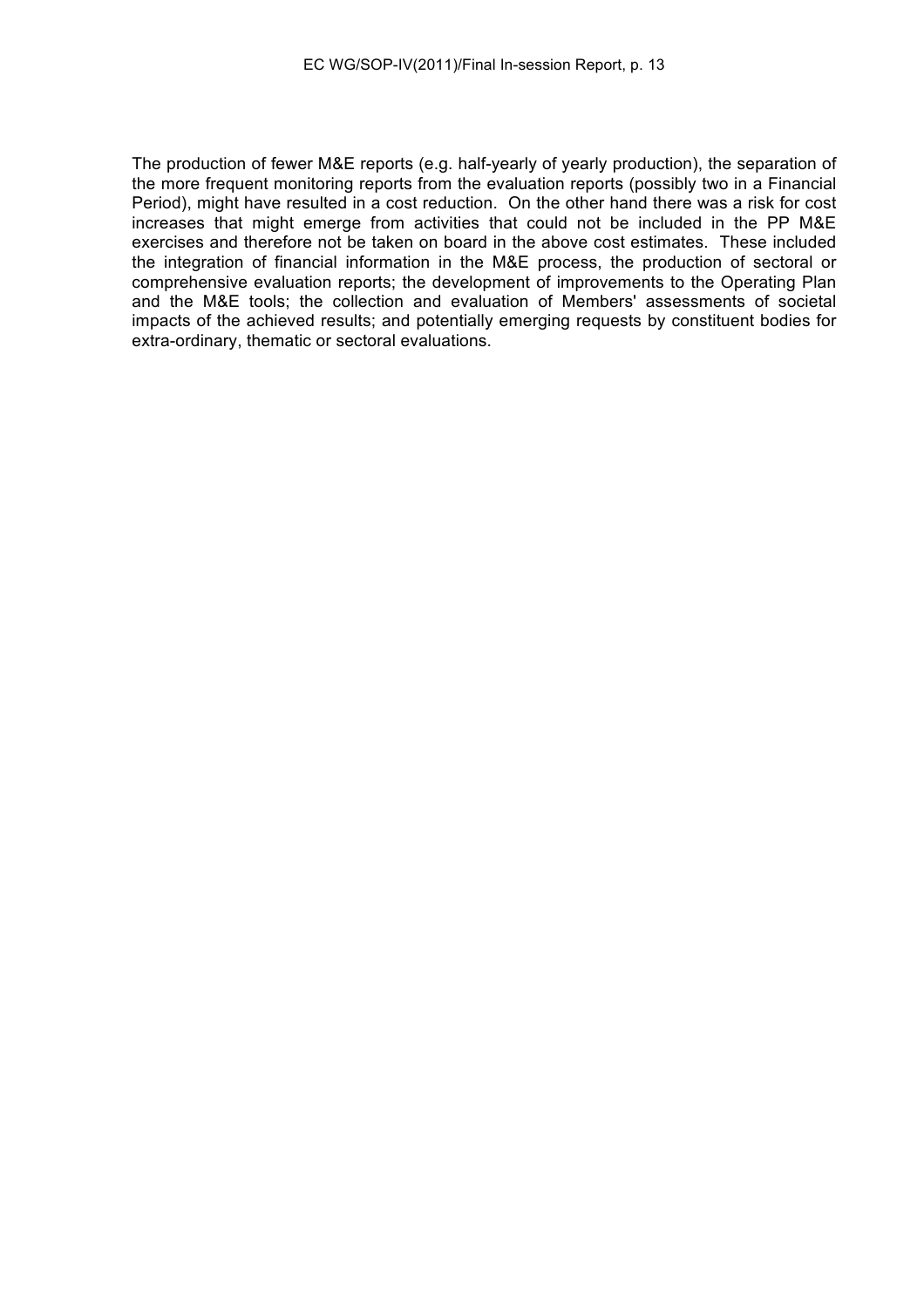## Annex B to paragraph 5.1.4

### **Aspects and specifics of M&E practices of other UN-system organizations**

- Generally, there has been a need for continuous M&E improvements in response to new requirements and the constant budget pressure; therefore, little standardization of M&E practices and tools could be found among the organizations, which diminished the option of importing and integrating suitable M&E tools into the WMO M&E System;
- Basically all organizations demonstrate a strong link between performance monitoring and financial accountability;
- While all organizations engage in M&E efforts, many have set up dedicated evaluation groups/offices under specific organizational arrangements, and only a few have opted for adding M&E tasks to the core duties of their staff.
- $\div$  Generally, the M&E efforts and related investments are high and growing; organizations with a large capacity development mandate have also large M&E arrangements;
- Comprehensive institutional M&E exercises are spaced out over several years, while smaller sectoral, thematical or topical M&E exercises are more frequent; preference is given to less costly, project-specific, mid-term or end-of-project evaluations;
- Evaluation reports are produced upon request by governing or constituent bodies; and recommendations are acted upon according to their decisions;
- While monitoring is mostly an in-house task, the evaluation is often entrusted to independent external evaluators (also as joint effort involving internal oversight, external auditors, independent evaluators and the own evaluation office).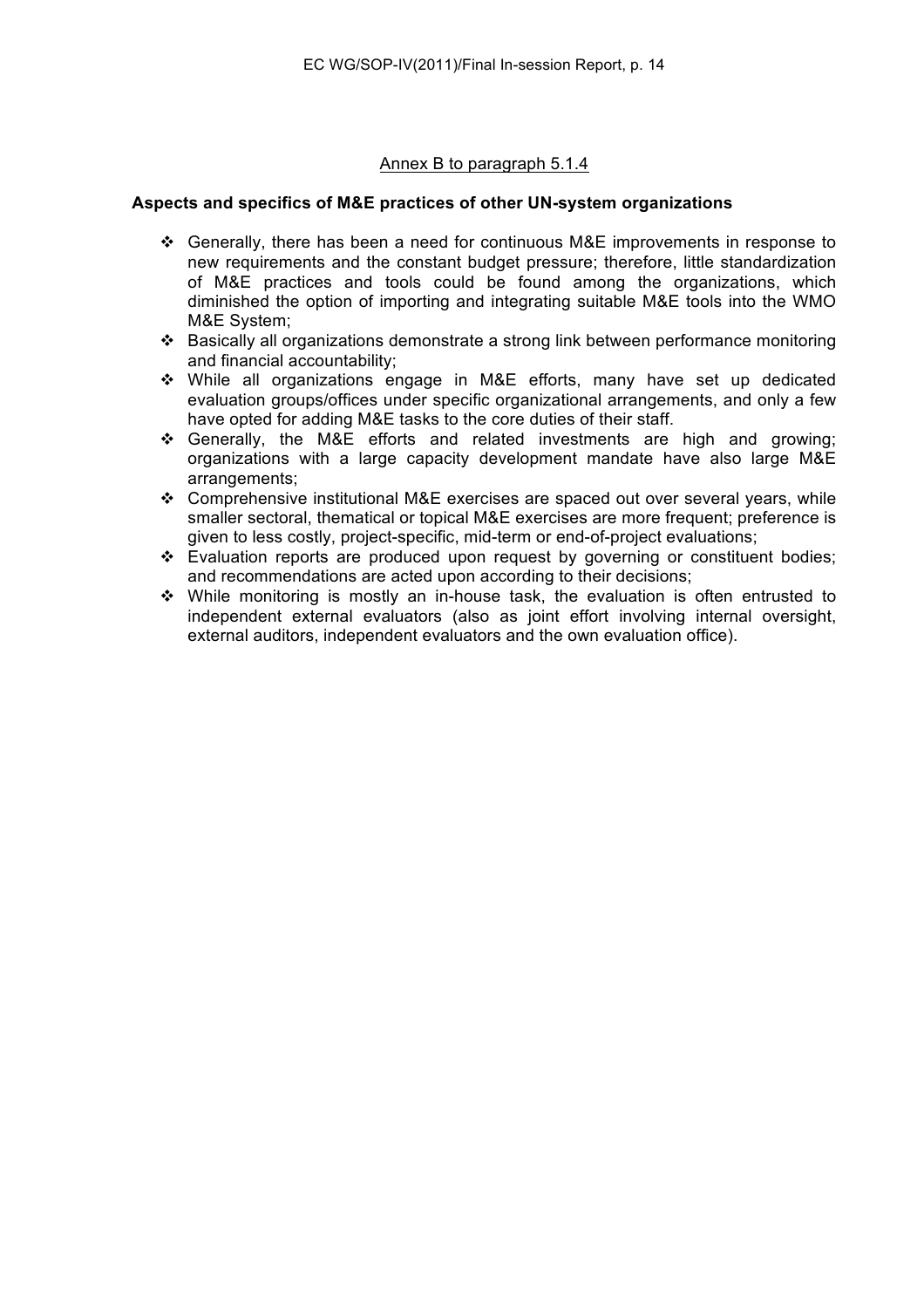#### Appendix I

#### **List of Participants**

#### **MEMBERS OF THE EC WG/SOP**

Mr Alexander I. Bedritskiy (Chairperson) Mr Ivan Cacic Mr Wilar Gamarra Molina Mr Neil D. Gordon Mr David Grimes Mr John Hirst Mr François Jacq Ms Linda Makuleni Mr Joseph Romanus Mukabana Mr Ali Mohammad Noorian Mr Yap Kok Seng

#### **Alternates and advisers**

| Mr Mike Gray         | (alternate/adviser to Mr Hirst)  |
|----------------------|----------------------------------|
| Ms Marta Hurtola     | (alternate to Mr Petteri Taalas) |
| Mr Nicolas W. Maingi | (adviser to Dr Mukabana)         |

#### **Invited presidents of technical commissions**

Mr Frederick R. Branski, president of the WMO Commission for Basic Systems (CBS) Mr Byong-Lyol Lee, president of the WMO Commission for Agricultural Meteorology (CAgM)

#### **Invited presidents of regional associations**

Mr Victor E. Chub, president of Regional Association II Mr Arthur W. Rolle, president of Regional Association IV

#### **Invited experts**

Mr Naoyuki Hasegawa (Japan Meteorological Agency)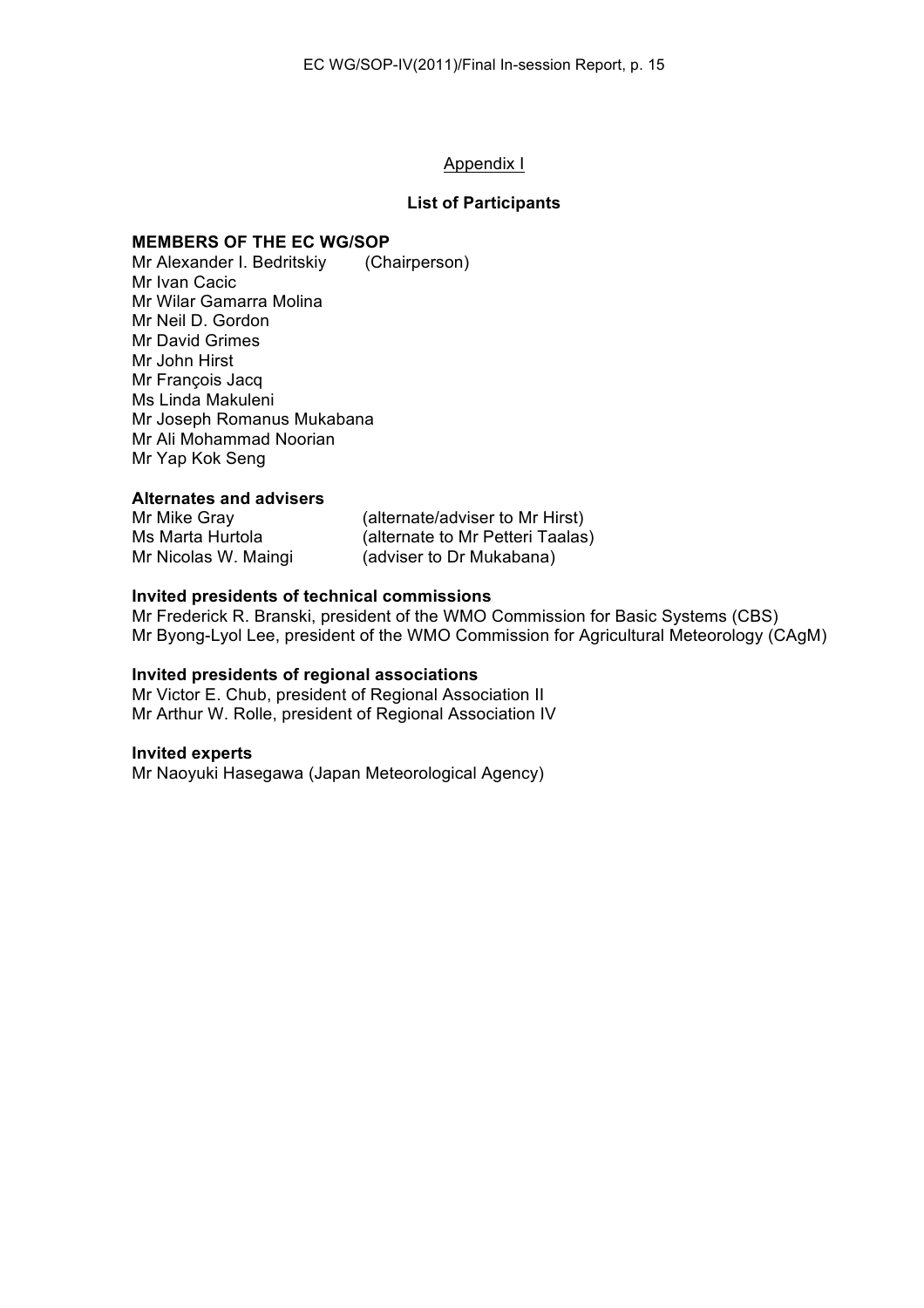# **REPRESENTATIVES OF MEMBERS**

| Mr Milan Dacic               | Permanent Representative of<br>Serbia with WMO |                                                                     |
|------------------------------|------------------------------------------------|---------------------------------------------------------------------|
| Ms Tatyana Angelova          | Second Secretary                               | Permanent Mission of the Republic of Bulgaria                       |
| Mr Fayçal Belkacemi          | Attaché                                        | Permanent Mission of the People's Democratic<br>Republic of Algeria |
| Ms Michelle Borja            | Consultant<br>(attended with Ms Romero)        | <b>Permanent Mission of Mexico</b>                                  |
| Mr KIM Tong Hwan             | Counsellor                                     | Permanent Mission of the Democratic People's<br>Republic of Korea   |
| Mr Gedeon Jaramillo Rey      | Minister Counsellor                            | Permanent Mission of Colombia                                       |
| Mr Changheum Lee             | <b>First Secretary</b>                         | Permanent Mission of the Republic of Korea                          |
| Ms Victoria Romero           | <b>First Secretary</b>                         | Permanent Mission of Mexico                                         |
| Mr Juan Carlos Sanchez Troya | <b>First Secretary</b>                         | Permanent Mission of Ecuador                                        |
| Mrs Rina Soemarno            | Minister Counsellor                            | Permanent Mission of the Republic of Indonesia                      |
| Mr Muhsin Syihab             | <b>First Secretary</b>                         | Permanent Mission of the Republic of Indonesia                      |
| Mr Seiichi Tajima            | <b>First Secretary</b>                         | Permanent Mission of Japan                                          |
| Ms Elizabeth T. Te           | <b>First Secretary</b>                         | Permanent Mission of the Philippines                                |
| Mr Miguel Ángel Vecino       | Counsellor                                     | Permanent Mission of Spain                                          |
|                              |                                                |                                                                     |

## **WMO Secretariat**

| Mr Michel Jarraud         | Secretary-General                                                 |
|---------------------------|-------------------------------------------------------------------|
| Mr Jeremiah Lengoasa      | <b>Deputy Secretary-General</b>                                   |
| Ms Elena Manaenkova       | <b>Assistant Secretary-General</b>                                |
| Mr Jorge Cortes           | Director, Internal Oversight Office                               |
| Mr Geoffrey Love          | Director, Weather and Disaster Risk Reduction Services Department |
| Mr Wenjian Zhang          | Director, Observing and Information Systems Department            |
| <b>Mr Robert Masters</b>  | Director, Development and Regional Activities Department          |
| Mr Christian Blondin      | Director, Cabinet and External Relations Department               |
| Mr Tomiji Mitzutani       | Chief, Budget Office, Resource Management Department              |
| <b>Mr Dieter Schiessl</b> | WMO consultant                                                    |